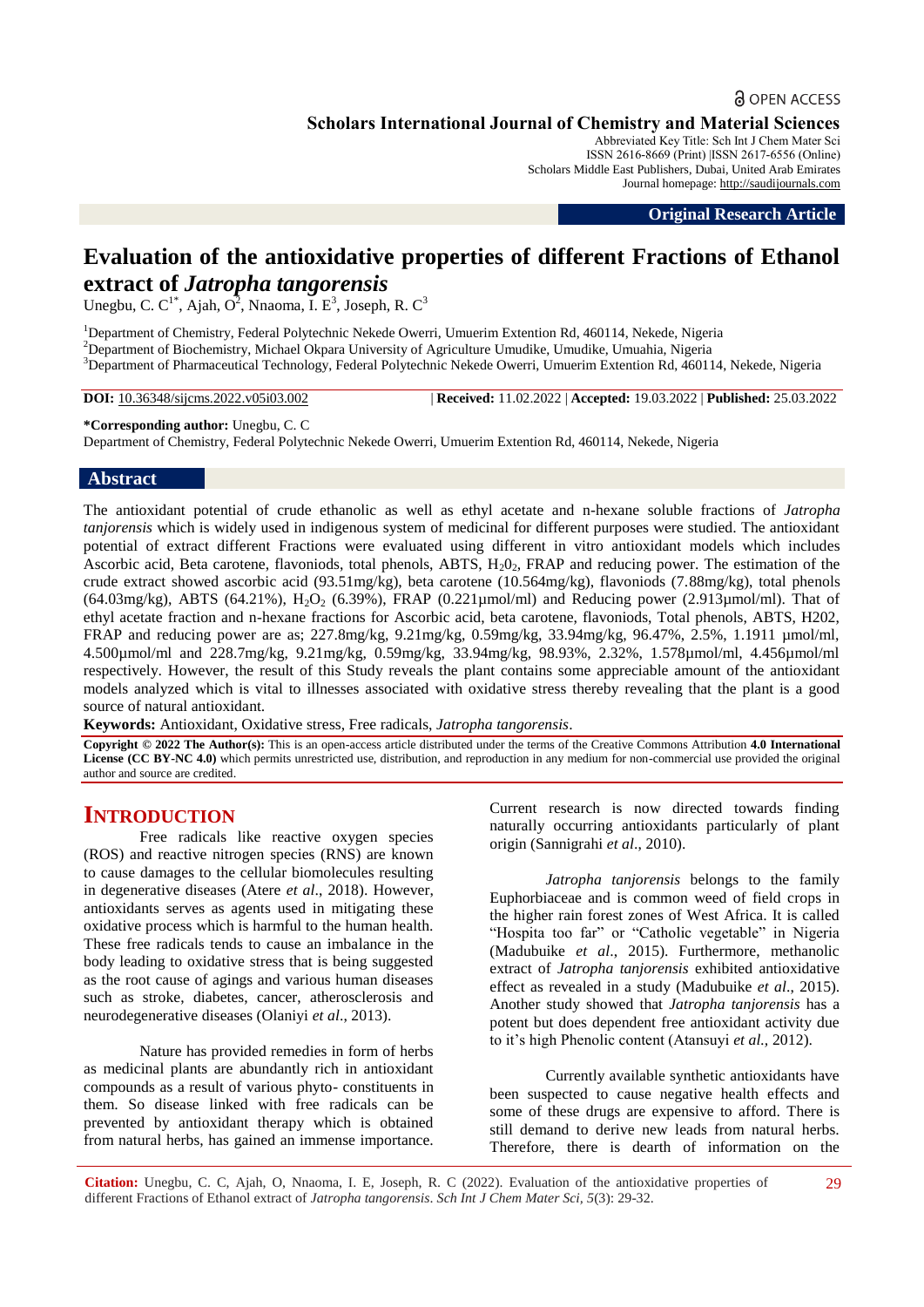contribution of the Phenolic component of the plant to it's widely reported pharmacopotency in order to understand the mechanism behind vast therapeutic relevance of *J tanjorensis*. Therefore, the objectives of this present study were to determine and evaluate the antioxidative properties of different Fractions of Ethanol of *Jatropha tanjorensis*.

#### **MATERIALS AND METHODS**

#### **Collection of plant material and preparation of plant extract**

Fresh leaves of *J. tanjorensis* used were harvested from Umuokomoche community in Nekede, Owerri West L. G. A. Imo State, Nigeria and taxonomically authenticated by a Botanist at Federal University of Technology Hebarium, Imo State. The leaves were washed, rinsed and air dried for 1week after which they were pulverized into fine powder. 100g of powdered material was extracted with 1L of absolute Ethanol at room temperature using maceration method for 3 days. The combined extract was filtered using muslin cloth and the filtrate was further concentrated using rotary evaporator apparatus at 78°C. The crude extract was dried in the dessicator before finally stored in refrigerator prior to use.

#### **Fractionation**

The ethanolic crude extract was prepared for separation by adding methanol silica gel after which the mixture was smoothened and homogenized. The chromatographic column was set up, rinsed with distilled water. Silica gel was Introduced half the column. The crude extract was dissolved and partitioned with n-hexane and ethyl acetate to give nhexane, ethyl acetate and water soluble fractions.

#### **Sample Quantitative Analysis**

Some quantification tests were carried out on the crude extract and fractions for Ascorbic acid presence, beta carotene, total phenol, total flavoniod, ABTS scavenging effect, Hydrogen peroxide, ferric reducing properties and TAC using UV-Spectrophotometer.

#### **Estimation of Ascorbic acid**

Ascorbic acid was analyzed by the Spectrophotometric method described by Reo (1943). O.5ml of the sample was collected and was transferred into a test tube, 2ml of TCA was added and then incubated for 3hours. After incubation, 2ml of sulfuric acid mixed with 2ml of 25% ammonia solution was added. The mixture was filtered and filtrate was analyzed using Uv-spectrophotometer at 540nm. Amount of Ascorbic acid  $=$  [(Absorbance of sample X Conc. Of standard) / Absorbance of standard]

**Estimation of Beta carotene**

0.5ml of the extract and fractions were collected and transferred to a test tube 2.5ml of KOH (alcohol) was added, 10mlnod petroleum ether was

added. A change in colour was observed with two layers, the upper layer which is light in green color and lower layer which is dark in green color. The upper layer was collected and analyzed using uvspectrophotomer at 450nm. The amount if total beta carotenoids was calculated;

Amount of Beta carotene= [(Absorbance x volume of the sample x  $100 x 4$  / Weight of sample].

#### **Estimation of Total phenols**

The samples of about 0.5ml was collected and was put in a test tube. 5ml of n-butanol was added and shaken well then allowed to settle. The supernatants were evaporated to dryness. The residue was then dissolved with 1ml of distiller water. 1ml or ammonia solution was added, 5mlnof isopropyl alcohol was added to give a green colour change. The mixture was analyzed using a Uv Spectrophotometer at 650nm against a blank reagent (Mallick and Singh, 1980).

Concentration of phenols is expressed as mg/g. Amount of phenol  $=$  [(Absorbance of sample x Conc. of

standard) / Absorbance of standard].

#### **Estimation of flavoniods**

0.5ml of the samples were measured into a test tube , then 1ml of methanol, 1ml of adrenaline were added and the sample was filtered then it was subjected to spectrophotometric analysis (Cameroun *et al*., 1943). Amount of flavoniods =  $[(\text{Absorbane of sample x})]$ Conc. Of standard) / Absorbance standard].

#### **ABTS Scavenging effects**

0.5ml of the samples were collected and transferred into a test tube. 0.5ml of ABTS and 1ml of methanol was added then the mixture was filtered. The filtrate was subjected to UV spectrophotometer for analysis at 745nm.

% Inhibition = [(Conc. Of Standard – Sample Absorbance)/ Conc. Of Standard] x100. (Stares *et al*., 1980).

#### **Estimation of Hydrogen peroxide**

The method or Ruch *et al.,* (1989) was employed. 0.5ml of sample was collected and transferred into a test tube. 1ml of phosphate buffer was added and incubate for 5 minutes. 2ml of 3% Hydrogen peroxide was added. The mixture was filtered and filtrate was examined. Analysis was done using uv spectrophotometer at 430nm. A blank solution containing phosphate buffer without Hydrogen peroxide was prepared. The extent of Hydrogen peroxide Scavenging of the samples were calculated as;

% Scavenging of hydrogen peroxide =  $[(A_0 - A_1)/A_0]$  x 100

Ao= Absorbance of control

A1= Absorbance in the presence of sample.

© 2022 |Published by Scholars Middle East Publishers, Dubai, United Arab Emirates 30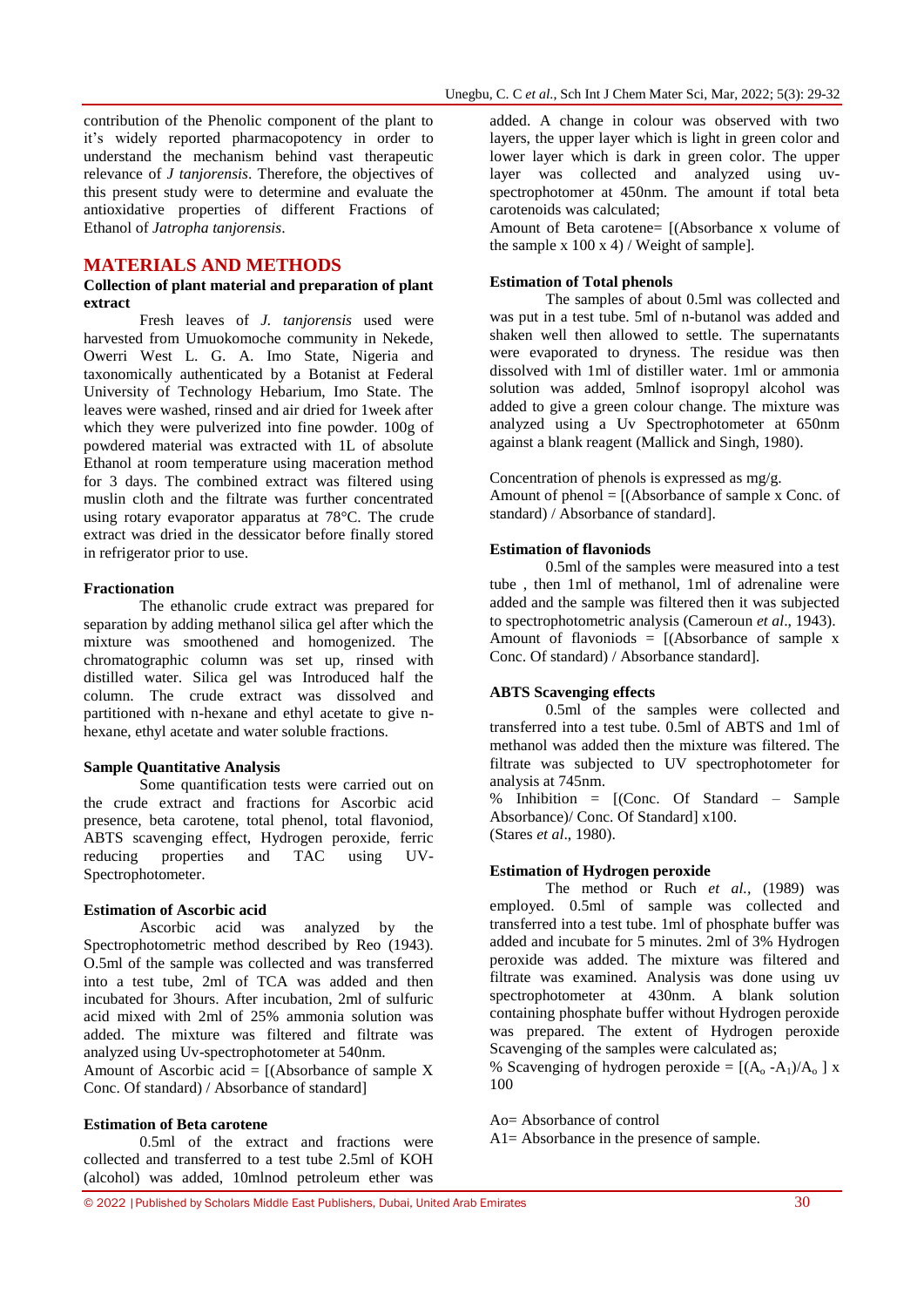#### **Ferric Reducing property**

The reducing property of the extracts was evaluated employing the method of pulido *et al.,* (2000). 0.5ml of the sample was transferred into a dry test tube. 1ml of 1% potassium buffer was added into it and then heated for 5mins. 0.2ml of potassium ferricyanide was added, 2ml of trichloroacetic acid was added then 1ml of water was added. 0.5ml of 10% ferric chloride was added to give a deep-blue colour. The mixture was filtered and the filtrates were analyzed at an absorbance of 700nm.

 $FRAP = [(Absorbane of sample x vol of sample x]$ conc. Of standard) / Absorbance standard]

#### **Reducing Properties**

The principle depends on the ability of the extract to chelate Iron (II) in which the method of pulido *et al.,* (2000) was employed. 0.5ml of the samples were Transferred into a dry test tube. 1ml of 0.05M NH4FeSO4, 1ml of 0.1M of Tris-HCL, 0.5ml of 0.5M NaCl were added and also 0.5ml of phenathroline was added also. The mixture was filtered and analyzed using uv-spectrophotometer at 510nm.

Reducing  $\overrightarrow{Power} = [(Absorbane\ of\ Sample\ x\ vol. \ Of\ ]$ sample) / (Absorbance standard x Conc. Of standard)]/1

## **RESULTS AND DISCUSSION**

| <b>Parameters</b> | <b>Values of Analysis</b> |                               |                    |
|-------------------|---------------------------|-------------------------------|--------------------|
|                   | Crude extract             | <b>Ethyl acetate fraction</b> | n-Hexane           |
| Ascorbic acid     | $93.51$ mg/kg             | $228.7$ mg/kg                 | 228.7mg/kg         |
| Beta carotene     | $10.56$ mg/kg             | $9.21$ mg/kg                  | $9.21$ mg/kg       |
| Flavoniods        | $7.88$ mg/ $kg$           | $0.59$ mg/kg                  | $0.59$ mg/kg       |
| Total phenols     | 64.03mg/kg                | $33.94$ mg/kg                 | $33.94$ mg/kg      |
| ABTs              | 64.21%                    | 96.47%                        | 98.93%             |
| $H_2O_2$          | 6.39%                     | 2.5%                          | 2.32%              |
| <b>FRAP</b>       | $0.221 \mu$ mol/ml        | $1.911 \mu$ mol/ml            | $1.578 \mu$ mol/ml |
| Reducing power    | $2.913 \mu$ mol/ml        | $4.500 \mu$ mol/ml            | 4.456µmol/ml       |

#### **DISCUSSION**

With a view to develop an antioxidant agent of plant origin a common plant available in and around Southeast region, *Jatropha tanjorensis* belonging to euphorbiaceae is selected. Plants have diverse groups of Phenolic compounds and all these Phenolic classes have gained extensive attention bbecauseod their physiological functions (Adebiyi *et al*., 2017). According to pietta (2000), the antioxidant activity of phenolics is largely due to the redox properties which makes them functions as reducing agents, hydrogen donors, singlet oxygen quenchers and as well as potential metal chelators. In this study, high level of phenolics was observed majorly in the crude extract than in fractions of ethyl acetate and n-hexane. This way give claim to the folkore use of the plant.

The Ascorbic acid estimated in the plant was found to be higher in both the ethyl acetate fraction and n-hexane fraction having a value of 228.7mg/kg and 228.7mg/kg respectively. However, Ascorbic acid has a substantial potential of not only Scavenging ROS, but enhances oxidative defense potentials. The Betacarotenoids result revealed a higher level of carotenoids in the crude extract on comparison to the fractions. Szalay (2016) in his article expounded that betacarotenoids help lower the risk of metabolic syndrome in the middle age and elderly men. Furthermore, the crude extract of *Jatropha tanjorensis* contains higher level of flavoniods (7.88mg/kg) and phenols (64.03mg/kg) on comparison to the ethyl acetate and nhexane fractions. Previous studies has revealed antioxidant activities which have been associated to these phenol and flavoniod compounds.

© 2022 |Published by Scholars Middle East Publishers, Dubai, United Arab Emirates 31

The ABTs assay has been employed as an index that reveals antioxidant activity. The scavenging of the ABTs radical by the n-hexane fraction in this study was found to be high (98.93%). This shows that *Jatropha tanjorensis* n-hexane fraction presents a higher ability to scavenge the ABTS radical than ethyl acetate fraction and therefore the ABTS assay of crude extract showed a lower activity.

The FRAP assay measures the reducing potential of an antioxidant reacting with a ferric tripyridyltriazine complex and produce a colored ferrous tripyridyltriazine (Adebiyi *et al*., 2017). However, the increasing concentration of n-hexane and ethyl acetate fraction than the crude extract shows that *Jatropha tanjorensis* should be able to donate electrons to free radicals stable in the actual biological and food systems.

The reducing power of the samples were investigated for transformation of Fe  $3^+$   $\rightarrow$  Fe  $2^+$ . The increased concentrations of the n-hexane and ethylacetate than the crude extract showed higher reducing power as reducing power increases significantly with increase in concentration.

The ethanolic crude extract showed a good scavenging ability of 6.39% compared to ethylacetate and n-hexane fraction of 2.5% and 2.32% respectively being that hydrogen peroxide is a weak oxidizing agent that inactivates enzymes directly, usually by oxidation of essential thiol (-SH) groups.